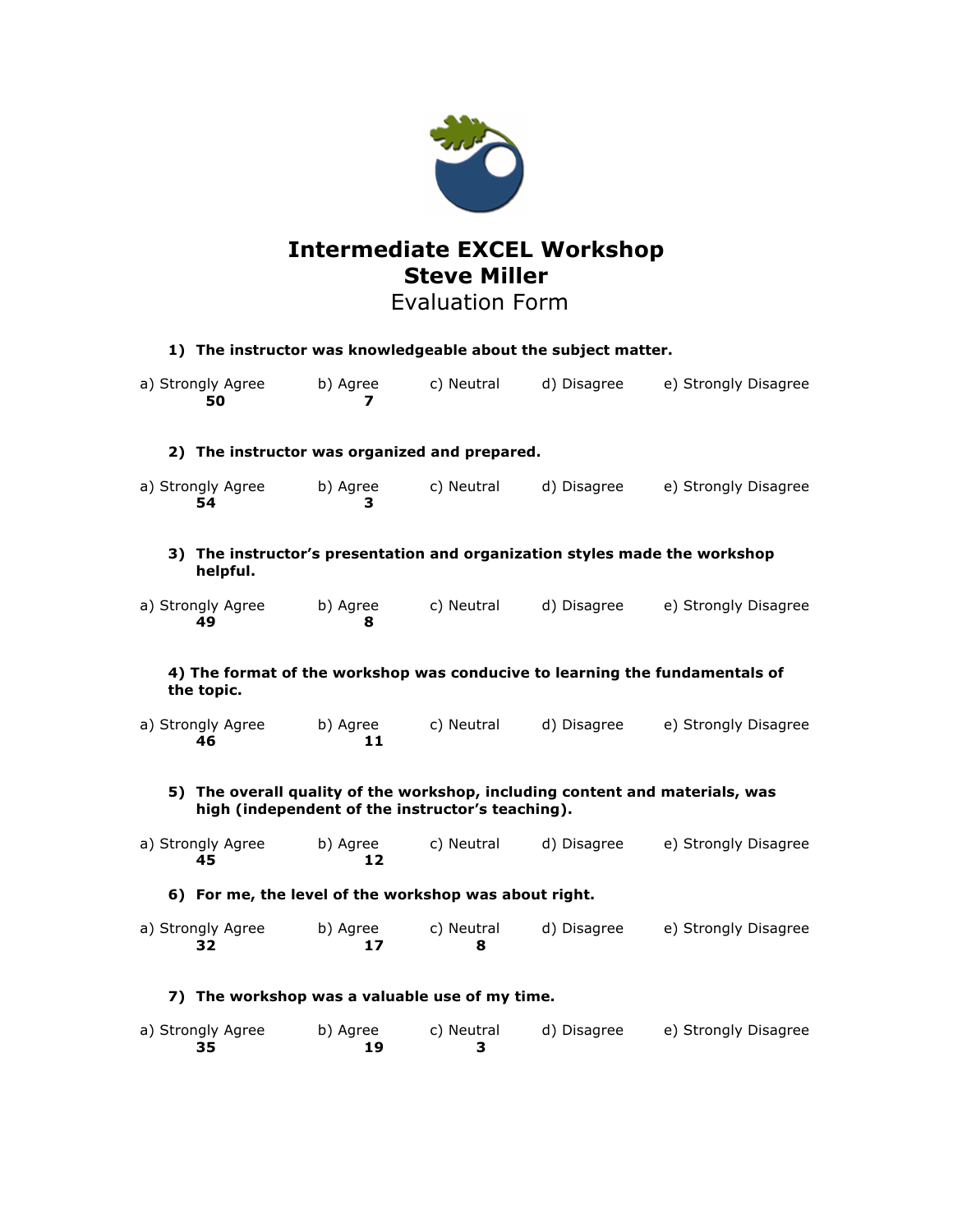#### **8) Which aspects of the workshop were the most valuable?**

- Little tips were great like naming cells, adding randomness, using \$, etc.
- Learned tricks to make Excel easier to use.<br>• Everything
- Everything<br>• Instructor f
- Instructor fit into time well and covered valuable material relatively quickly, was prepared.
- The useful functions in Excel that were directly applicable to my classwork.
- Learning about the built in formulas.
- Good examples.
- Functions, drag downs
- The nice overview of the different Excel applications as they apply to our coursework thus far.
- Formulas
- Graphing and stats tools.
- Some function command such as If, and Or commend.
- Finance function (discount rate, etc.) Regressions/descriptive stars.
- The entire workshop was helpful.
- The naming, and the logic function.
- Excellent workshop. Clear and very informative.
- Using tricks and shortcuts. Learning Excel built in functions. Doing the simulations.
- Graphing.
- Examples to work through combined with the reference sheet with answers.
- This workshop covered material that will be incredibly useful in the future that I had not been introduced to before.
- Shortcuts. CTRL function. Data analysis add-in.
- The pre-made Excel sheets with exercises and explanations were both a great teaching tool and useful reference tool for the future.
- While I already knew many of the major things discussed, I did learn several new, helpful tricks.
- I like that you gave us examples to work through the techniques ourselves.
- Good pace, good topics.
- The graph and regression.

#### **Second Workshop**

- All of it. Some was review, some new, but all helpful.
- Data analysis, graphing techniques, shortcuts
- **Shortcuts**
- All these new things about Excel! Graphs!
- Time to go through each example and try it out.
- Learned some useful Excel shortcuts.
- Applicable Excel exercises.
- Statistics functions.
- The practice examples were helpful to reiterate what we are doing.
- All aspects were valuable.
- Learning new functions and shortcuts.
- **Shortcuts**
- I found all aspects (even those that were review) pertinent and helpful. Having helpers was a good idea. Also having a worksheet that we can reference and save is awesome!
- The new command functions that I learned and all of the statistical commands were helpful.
- Data analysis, graphing, \$, working through each problem and following along.
- Some of the quick shortcuts such as using names instead of number.
- All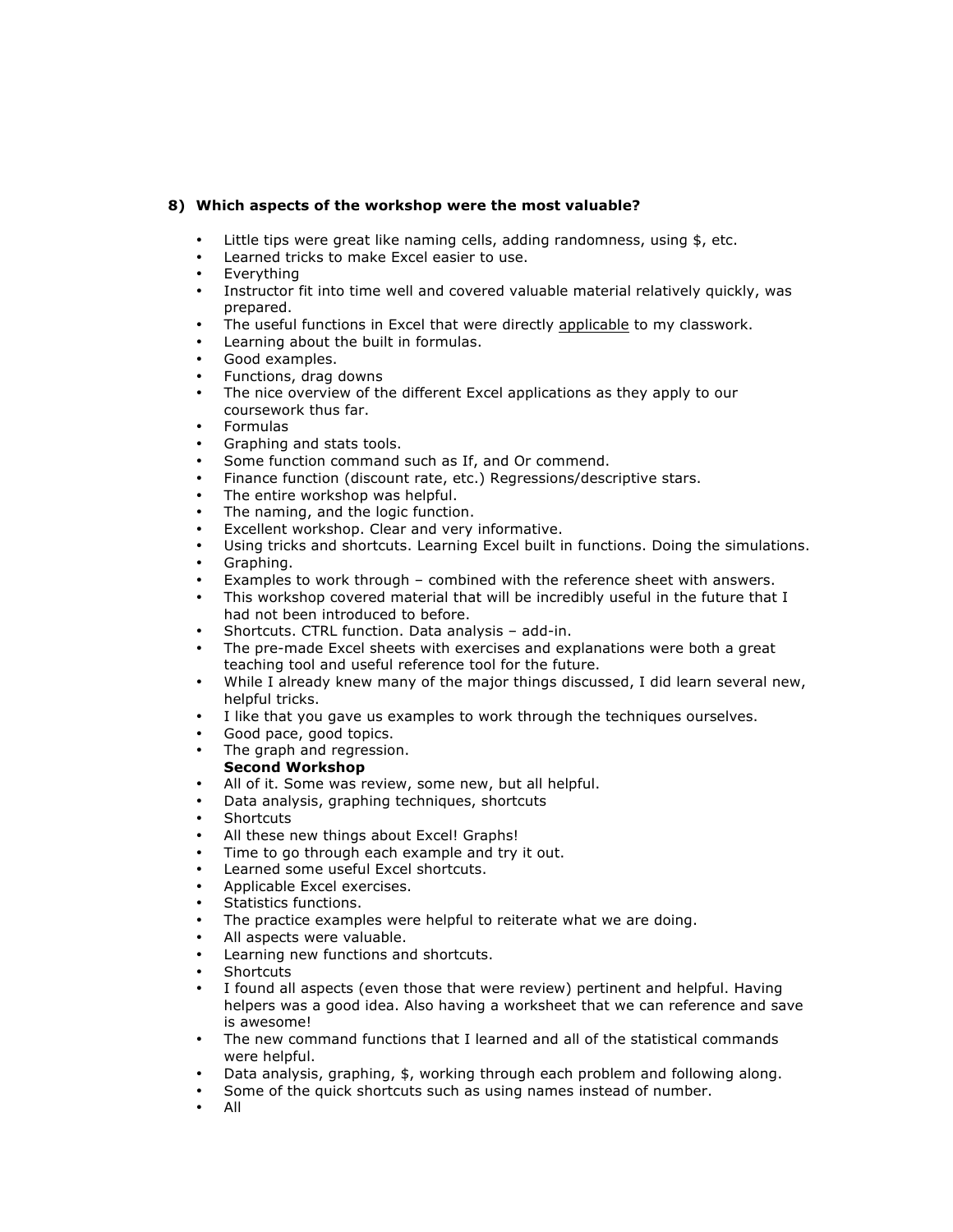- Variable naming<br>• Example applicat
- Example applications but were hard to follow all the time.

#### **9) Which aspects were the least valuable?**

- Some things were pretty basic, or at least were review, but that's not necessarily a bad thing.
- Some early Excel things I already knew, but the content caught up quickly.
- Nothing
- Friday, 9:00am.
- All was valuable.
- Draw scattered point plot
- The simple basics (about the first  $\frac{1}{2}$  hour).
- The intermediate workshop was perfect  $-$  so nothing.
- Functions, graphing….already familiar with it.
- Maybe push it back to a 10:00am start.
- Helpers should circulate and be helpful.
- The logic part.

### **Second Workshop**

- All were helpful
- Nothing, really!  $\odot$
- None
- It was all valuable.
- Just hope I remember it all.....
- Plotting
- Data analysis package seemed like all those tools are available without it.

#### **10) What suggestions do you have for improving the workshop?**

- I think I could have gotten a lot of this running through it alone and done more advanced concepts in a workshop – but still offering those little shortcuts we may not have picked up along the way (I didn't go to the basic Excel review).
- It was great.
- Perhaps slow down a tad.
- Might be nice to have a "cheat sheet" of useful Excel commands.
- Free coffee.
- Fun examples (i.e. not rainfall)
- More useful function command.
- Almost 2.5 hours on a Friday morning ….. push it back an hour maybe?
- I think it is a large amount of information to absorb, so I would recommend breaking it into a couple workshops. It might be more effective if broken up.
- Nothing, it was great!
- It's pretty good!
- The beginner's workshop was pretty unnecessary (for me). I think the usefulness of the beginning was overstated, while the usefulness of the intermediate was understated.
- Great job! Especially considering varied levels of student experience with Excel.
- Maybe consider putting together a shortcuts and useful formulas cheat sheet.
- Maybe expand the reference sheet to include more of these things. **Second Workshop**
- Shorten somehow.
- Make into slightly more advanced. Break advanced into 2 maybe?
- It's a little bit difficult to hear at the ends of the computer lab.
- Show other TA's how to run a good workshop....
- Hard to follow with instructor located in the middle of the room. Also people seemed pretty burnt out at the end of the day.
- No Mac "solver" help made exercises pointless.